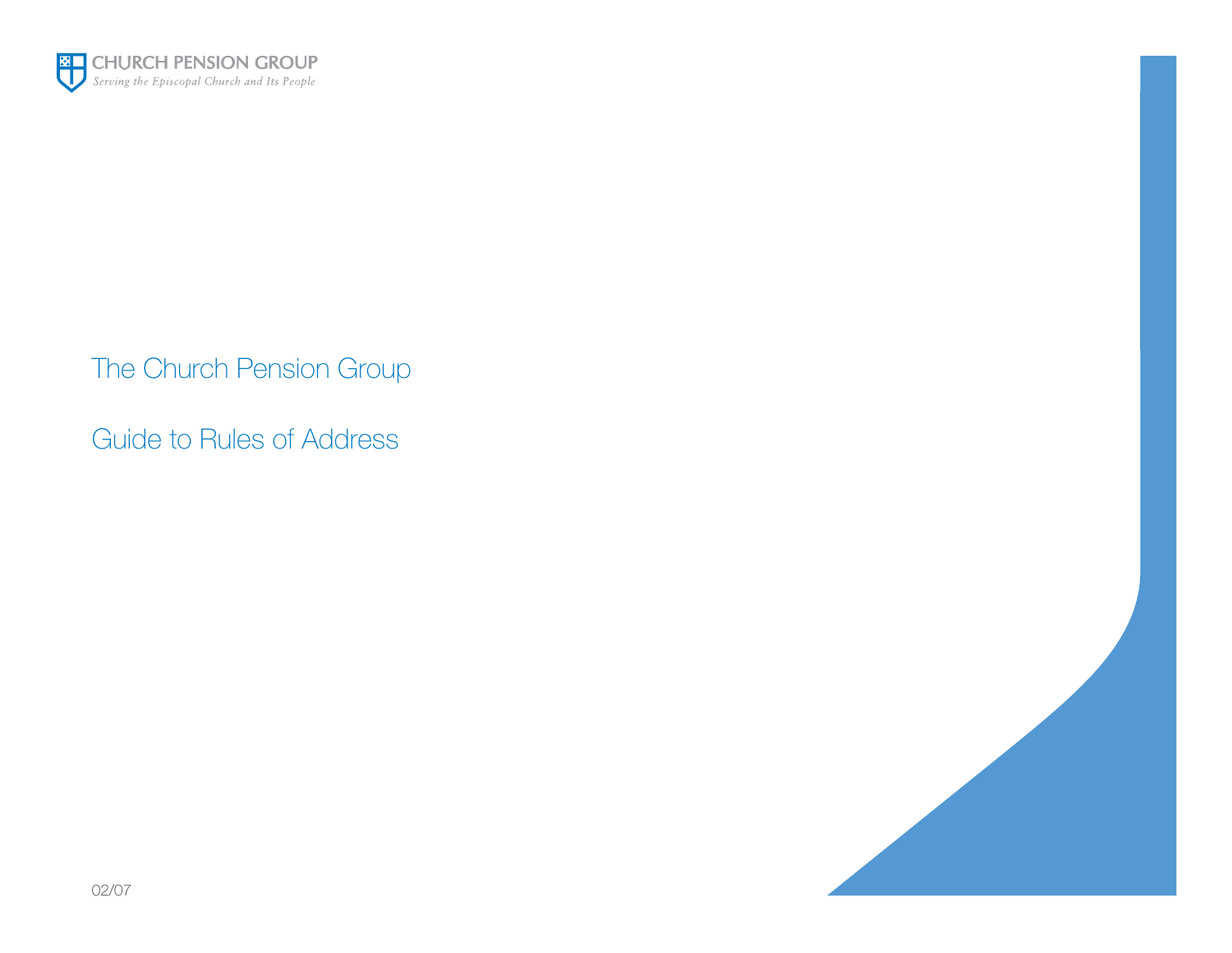## Contents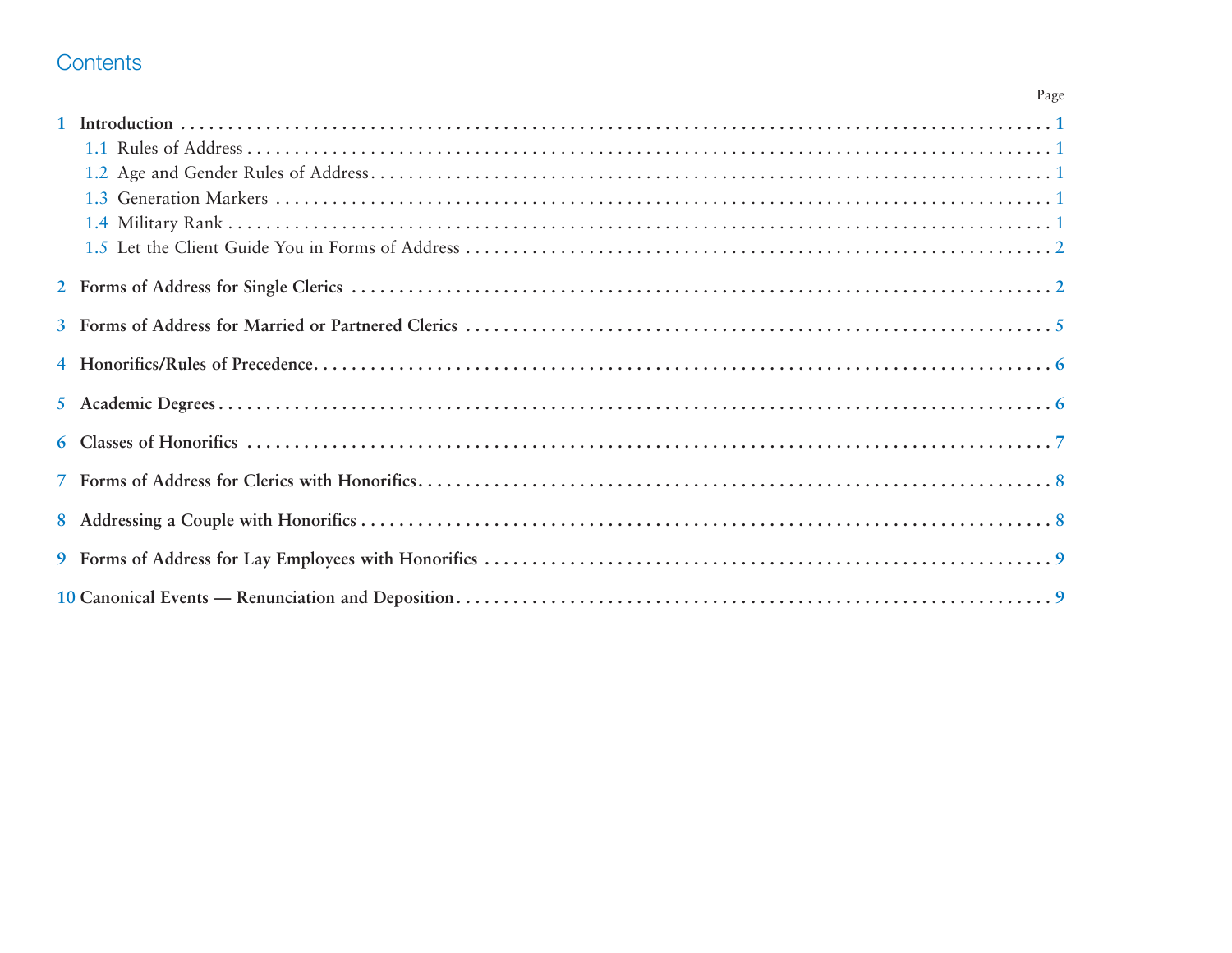## 1. Introduction

This guide is designed for use by all employees of the Church Pension Group to achieve consistency in our communications, both written and verbal.

### Rules for Forms of Address

#### **Canonical Status**

There are two types of employees of the Episcopal Church: those who are ordained (deacons, priests, bishops) and those who are not ordained (lay employees).

#### **1.1 Rules of Address**

When referring to a person who is ordained, she or he is a priest, a deacon, or a bishop. If you are in doubt, you may ask, "Are you a priest?" Never ask if he or she is "a Reverend." It is grammatically incorrect to refer in writing or speech to a member of the Episcopal clergy as "Reverend" (as in "Reverend Doe"). In written communication, the function word "the" always precedes Reverend. Only capitalize "The" in "The Reverend" when it begins a sentence or is part of the salutation of a letter; in the body of a sentence, always use a lower case "t."

It is always appropriate to address a cleric, based on gender, as Mr., Father, Ms., or Mother, accompanied by the last name. When referring to a male cleric in the third person, use "the Rev. Mr. Doe" or "Father Doe;" a female cleric may be referred to as "the Rev. Ms. Doe" or "Mother Doe."

Clerics who have renounced their ordination vows or have been deposed are addressed as lay people.

When verbally addressing a bishop, say "Bishop Doe," or simply "Bishop." In writing, never address a letter to "Bishop John A. Doe;" the address is always "The Rt. Rev. John A. Doe."

#### **1.2 Age and Gender Rules of Address**

| Age           | Gender | <b>Marital Status</b>                             | <b>Customary Title</b> |
|---------------|--------|---------------------------------------------------|------------------------|
| Up to age $8$ | Male   | Not Applicable                                    | Master                 |
| 8 and Over    | Male   | Never Married, Single, Divorced, Married, Widowed | Mr.                    |
| Under 14      | Female | Not Applicable                                    | Miss                   |
| 14 and Over   | Female | Never Married, Single, Divorced, Married, Widowed | Miss, Ms., Mrs.*       |

*\* A divorced woman with children may use Mrs. and her first name, as long as she retains her ex-husband's surname. In all other cases, Mrs. is only used with the husband's first and last name. The title Ms. is used with the woman's first and last name.*

#### **1.3 Generation Markers**

| Generation                         | <b>Generation Marker</b> |
|------------------------------------|--------------------------|
| Self                               | Sr.                      |
| Son/Daughter                       | Jr.                      |
| Grandson/Granddaughter             | Ш                        |
| Great Grandson/Granddaughter       | IV                       |
| Great-Great Grandson/Granddaughter |                          |

*Note: Except for royalty, generation markers should not be perpetuated past the death of the common ancestor.*

#### **1.4 Military Rank**

It is standard Church Pension Group policy that clerical honorifics supersede and replace military honorifics at all times.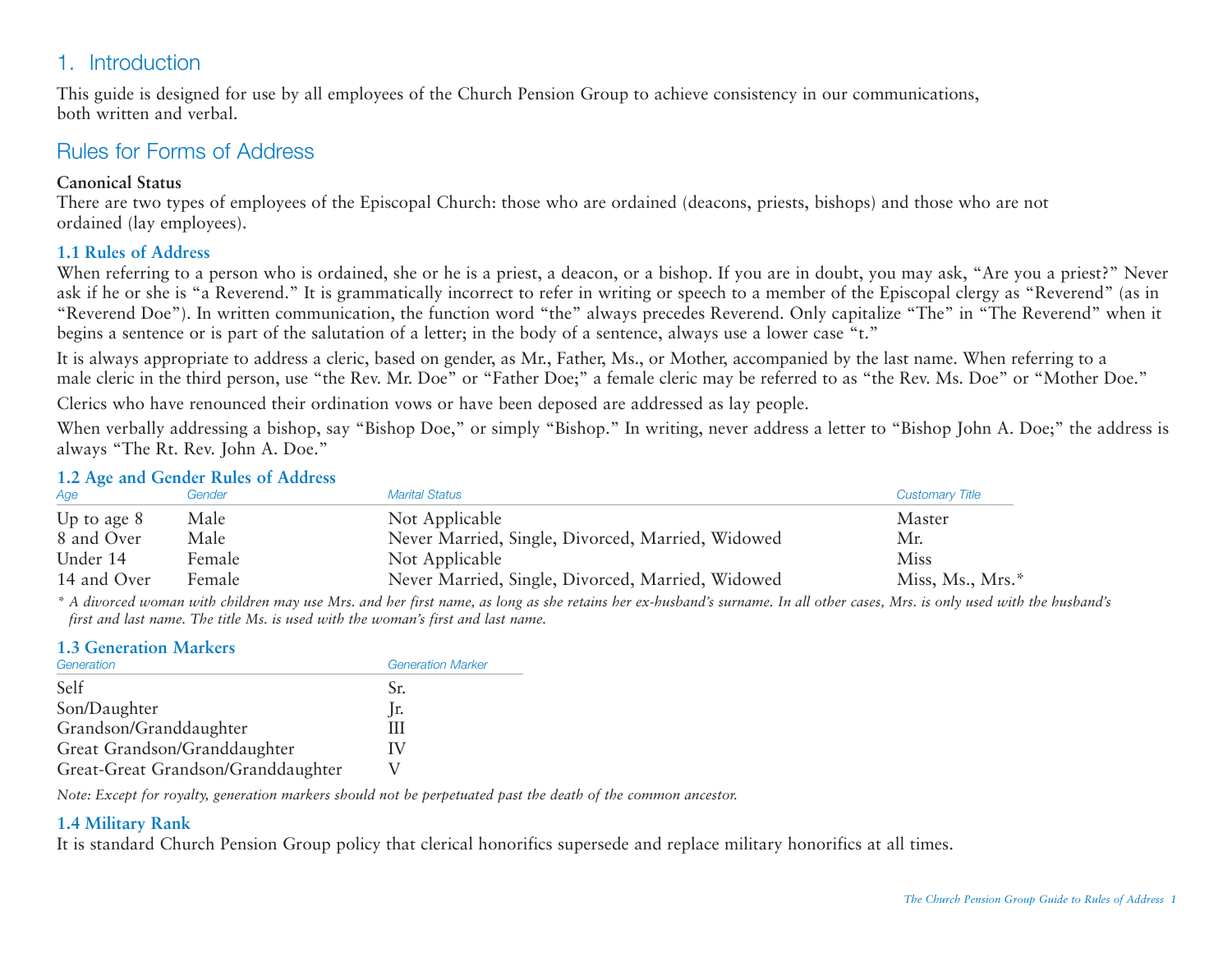#### **1.5 Let the Client Guide You in Forms of Address**

If you are contacted by a client, ordained or not, the way the client refers to him or herself in person, by telephone, in email, or in writing, should guide you in how to address that person. If you are unclear about gender or canonical status and you are speaking to them in person or on the telephone, it is appropriate to ask clients how they would like to be addressed. If you are addressing a client in writing and you are unsure about canonical status, use Mr. or Ms. or check with the Clergy Pensions department. The title "Pastor" is not commonly used in the Episcopal Church; it is commonly used in the Evangelical Lutheran Church in America.

### 2. Forms of Address for Clerics

| Canonical<br><b>Status</b>                              | <b>Title and</b><br><b>Abbreviated Title</b> | <b>Terms</b>                                                                                                                          | <b>Envelope and</b><br><b>Top of Letter</b>                                                                                                       | <b>Written</b><br><b>Salutation</b> | Verbal<br><b>Address</b>      |
|---------------------------------------------------------|----------------------------------------------|---------------------------------------------------------------------------------------------------------------------------------------|---------------------------------------------------------------------------------------------------------------------------------------------------|-------------------------------------|-------------------------------|
| <b>Presiding Bishop</b>                                 | The Most Reverend                            | Chief executive and spiritual<br>leader of the Episcopal Church                                                                       | The Most Reverend Katharine Jefferts Schori<br>Presiding Bishop and Primate<br>Episcopal Church Center<br>815 Second Avenue<br>New York, NY 10017 | Dear Bishop Jefferts Schori:        | <b>Bishop Jefferts Schori</b> |
| <b>Diocesan Bishop</b><br>Also known as<br>The Ordinary | The Right Reverend<br>(The Rt. Rev.)         | The chief executive and<br>spiritual leader of<br>a diocese                                                                           | The Right Reverend John Doe<br>The Diocese of Newark<br>123 Main Street<br>Newark, NJ 07102                                                       | Dear Bishop Doe:                    | <b>Bishop Doe</b>             |
| <b>Bishop Coadjutor</b>                                 | The Right Reverend<br>(The Rt. Rev.)         | Assistant bishop with the<br>right of succession upon<br>the resignation of the<br>diocesan bishop                                    | The Right Reverend John Doe<br>The Diocese of Newark<br>123 Main Street<br>Newark, NJ 07102                                                       | Dear Bishop Doe:                    | <b>Bishop Doe</b>             |
| <b>Bishop Suffragan</b>                                 | The Right Reverend<br>(The Rt. Rev.)         | Assistant bishop without the<br>right to succeed a diocesan<br>bishop; they may be elected<br>diocesan bishop or bishop<br>coadjutor. | The Right Reverend John Doe<br>The Diocese of Newark<br>123 Main Street<br>Newark, NJ 07102                                                       | Dear Bishop Doe:                    | <b>Bishop Doe</b>             |
| <b>Assistant Bishop</b>                                 | The Right Reverend<br>(The Rt. Rev.)         | Often a retired bishop who<br>is assisting in a diocese<br>without tenure.                                                            | The Right Reverend John Doe<br>The Diocese of Newark<br>123 Main Street<br>Newark, NJ 07102                                                       | Dear Bishop Doe:                    | <b>Bishop Doe</b>             |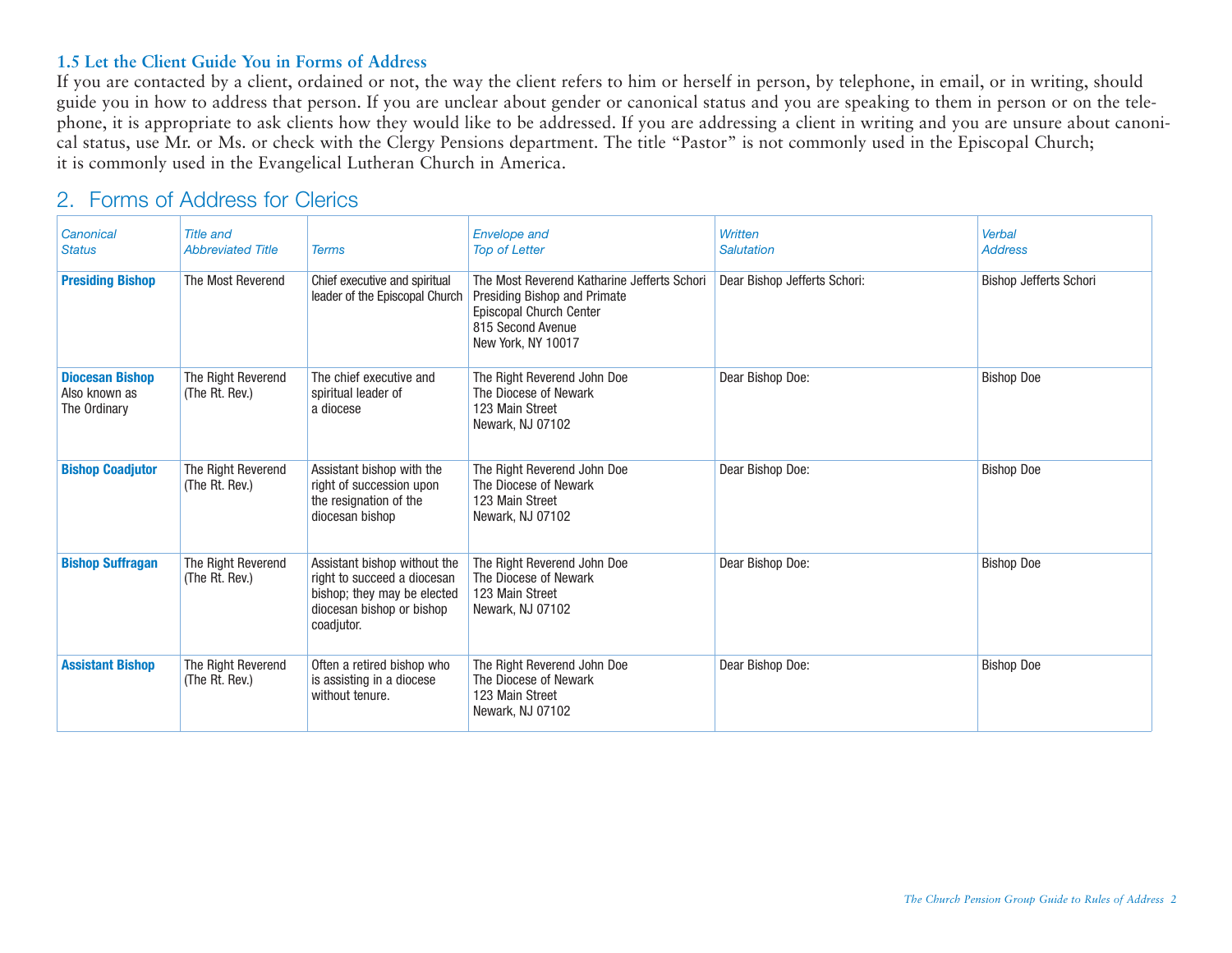# Forms of Address for Clerics (continued)

| Canonical<br><b>Status</b>      | <b>Title and</b><br><b>Abbreviated Title</b>                                                | <b>Terms</b>                                                                                                                                                                                                                                                | Envelope and<br><b>Top of Letter</b>                                                                                                                                | Written<br><b>Salutation</b>                                           | Verbal<br><b>Address</b>                                                                                           |
|---------------------------------|---------------------------------------------------------------------------------------------|-------------------------------------------------------------------------------------------------------------------------------------------------------------------------------------------------------------------------------------------------------------|---------------------------------------------------------------------------------------------------------------------------------------------------------------------|------------------------------------------------------------------------|--------------------------------------------------------------------------------------------------------------------|
| <b>Deacon</b>                   | Deacon (Dn.)<br>or<br>The Rev. Doe, Deacon                                                  | Ordained to the diaconate, a<br>deacon serves at the discre-<br>tion of his/her bishop.<br>"Transitional" deacons will<br>be ordained priests after six<br>months to one year.<br>Deacons who are not transi-<br>tional will remain deacons<br>permanently. | The Rev. John Doe<br>St. James Church<br>123 Main Street<br>Newark, NJ 07102<br>Or,<br>The Rev. Jane Doe<br>St. James Church<br>123 Main Street<br>Newark, NJ 07102 | Dear Deacon Doe:<br>Dear Mr. Doe:<br>Dear Deacon Doe:<br>Dear Ms. Doe: | Deacon Doe<br>Deacon John<br>Mr. Doe<br>(familiar) John<br>Deacon Doe<br>Deacon Jane<br>Ms. Doe<br>(familiar) Jane |
| <b>Priest</b>                   | The Reverend<br>(The Rev.)                                                                  | Ordained after a period of<br>time serving as a deacon                                                                                                                                                                                                      | The Rev. Jane Doe<br>St. James Church<br>123 Main Street<br>Newark, NJ 07102                                                                                        | Dear Mother Doe:<br>Dear Ms. Doe:                                      | <b>Mother Doe</b><br>Ms. Doe<br>(familiar) Jane                                                                    |
| <b>Dean</b>                     | The Very Reverend<br>(The Very Rev.)                                                        | Senior clergyperson in<br>charge of a cathedral or<br>theological school. In some<br>cases a seminary dean may<br>be a lay person.<br>In some dioceses, they are<br>priests elected to preside<br>over a regional deanery.                                  | The Very Reverend John Doe<br>The Cathedral of St. James<br>123 Main Street<br>Newark, NJ 07102                                                                     | Dear Dean Doe:                                                         | Dean Doe                                                                                                           |
| <b>Canon</b>                    | The Reverend Canon<br>(The Rev. Cn.)<br>Mr., Ms., Miss, Mrs.<br>for a non-ordained<br>canon | An ordained or lay<br>member of a cathedral<br>staff. Sometimes this is<br>an honorary title unrelated<br>to cathedral duties; the posi-<br>tion may be held by a lay<br>person, in which case the<br>title is still "Canon."                               | The Reverend Canon John Doe<br>The Cathedral of St. James<br>123 Main Street<br>Newark, NJ 07102<br>Canon Jane Doe                                                  | Dear Canon Doe:<br>Dear Canon Doe:                                     | Canon Doe<br>Canon Doe                                                                                             |
| <b>Canon to</b><br>the Ordinary | The Reverend Canon<br>(The Rev. Cn.)<br>This position also may<br>be held by a lay person   | Member of a diocesan staff<br>who assists the diocesan<br>bishop. (Diocesan bishops<br>are also known as the<br>Ordinary.)                                                                                                                                  | The Reverend Canon John Doe<br>The Diocese of Newark<br>123 Main Street<br>Newark, NJ 07102<br>Canon Jane Doe                                                       | Dear Canon Doe:<br>Dear Canon Doe:                                     | Canon Doe<br>Canon Doe                                                                                             |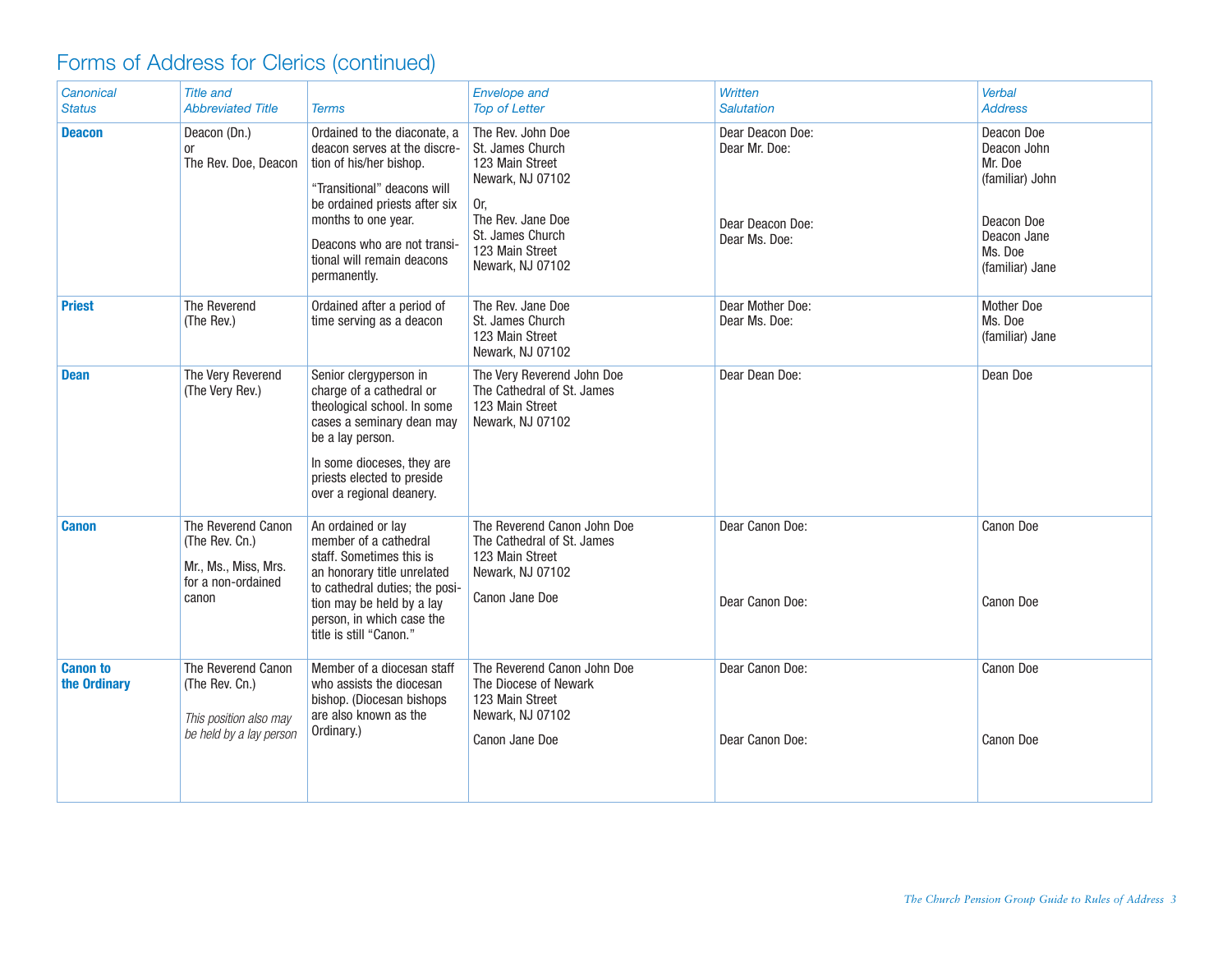# Forms of Address for Clerics (continued)

| Canonical<br><b>Status</b> | <b>Title and</b><br><b>Abbreviated Title</b>          | <b>Terms</b>                                                                                                                                                                                                                                                                | <b>Envelope and</b><br><b>Top of Letter</b>                                                                                                                                 | Written<br><b>Salutation</b>                                            | <b>Verbal</b><br><b>Address</b>                                                                                                  |
|----------------------------|-------------------------------------------------------|-----------------------------------------------------------------------------------------------------------------------------------------------------------------------------------------------------------------------------------------------------------------------------|-----------------------------------------------------------------------------------------------------------------------------------------------------------------------------|-------------------------------------------------------------------------|----------------------------------------------------------------------------------------------------------------------------------|
| <b>Archdeacon</b>          | The Venerable<br>(The Ven.)                           | Archdeacons (deacons or<br>priests) oversee the work of<br>deacons in the diocese as<br>the bishop's representative<br>and/or assist in the oversight<br>of mission congregations<br>and the strategy for mission<br>in a diocese, again as the<br>bishop's representative. | The Venerable John Doe<br>The Diocese of Newark<br>123 Main Street<br>Newark, NJ 07102                                                                                      | Dear Archdeacon Doe:                                                    | Archdeacon Doe                                                                                                                   |
| <b>Provost</b>             | The Reverend<br>(The Rev.)                            | Oversees or superintends a<br>cathedral, diocese, university<br>or other institution                                                                                                                                                                                        | The Reverend John Doe<br>The Cathedral of St. James<br>123 Main Street<br>Newark, NJ 07102                                                                                  | Dear Provost Doe:                                                       | Provost Doe                                                                                                                      |
|                            | Mr., Ms., Miss, Mrs.<br>for a non-ordained<br>provost | A provost can be a lay<br>person.                                                                                                                                                                                                                                           | Mr. John Doe, Ms. Jane Doe                                                                                                                                                  | Dear Provost Doe:                                                       | Provost Doe                                                                                                                      |
| <b>Rector</b>              | The Reverend<br>(The Rev.)                            | Ordained to the priesthood<br>and the priest in charge of<br>a parish church                                                                                                                                                                                                | The Reverend John Doe<br>St. James Church<br>123 Main Street<br>Newark, NJ 07102<br>Or,<br>The Reverend Jane Doe<br>St. James Church<br>123 Main Street<br>Newark, NJ 07102 | Dear Father Doe:<br>Dear Mr. Doe:<br>Dear Mother, Doe:<br>Dear Ms. Doe: | <b>Father Doe</b><br>Father John<br>Mr. Doe<br>(familiar) John<br><b>Mother Doe</b><br>Mother Jane<br>Ms. Doe<br>(familiar) Jane |
| <b>Vicar</b>               | The Reverend<br>(The Rev.)                            | Priest in charge of a<br>mission congregation                                                                                                                                                                                                                               | Same as above                                                                                                                                                               | Same as above                                                           | Same as above                                                                                                                    |
| <b>Curate</b>              | The Reverend<br>(The Rev.)                            | Assistant to the rector<br>of a parish                                                                                                                                                                                                                                      | The Reverend John Doe<br>St. James Church<br>123 Main Street<br>Newark, NJ 07102<br>Or.<br>The Reverend Jane Doe<br>St. James Church<br>123 Main Street<br>Newark, NJ 07102 | Dear Father Doe:<br>Dear Mr. Doe:<br>Dear Mother, Doe:<br>Dear Ms. Doe: | <b>Father Doe</b><br>Father John<br>Mr. Doe<br>(familiar) John<br><b>Mother Doe</b><br>Mother Jane<br>Ms. Doe<br>(familiar) Jane |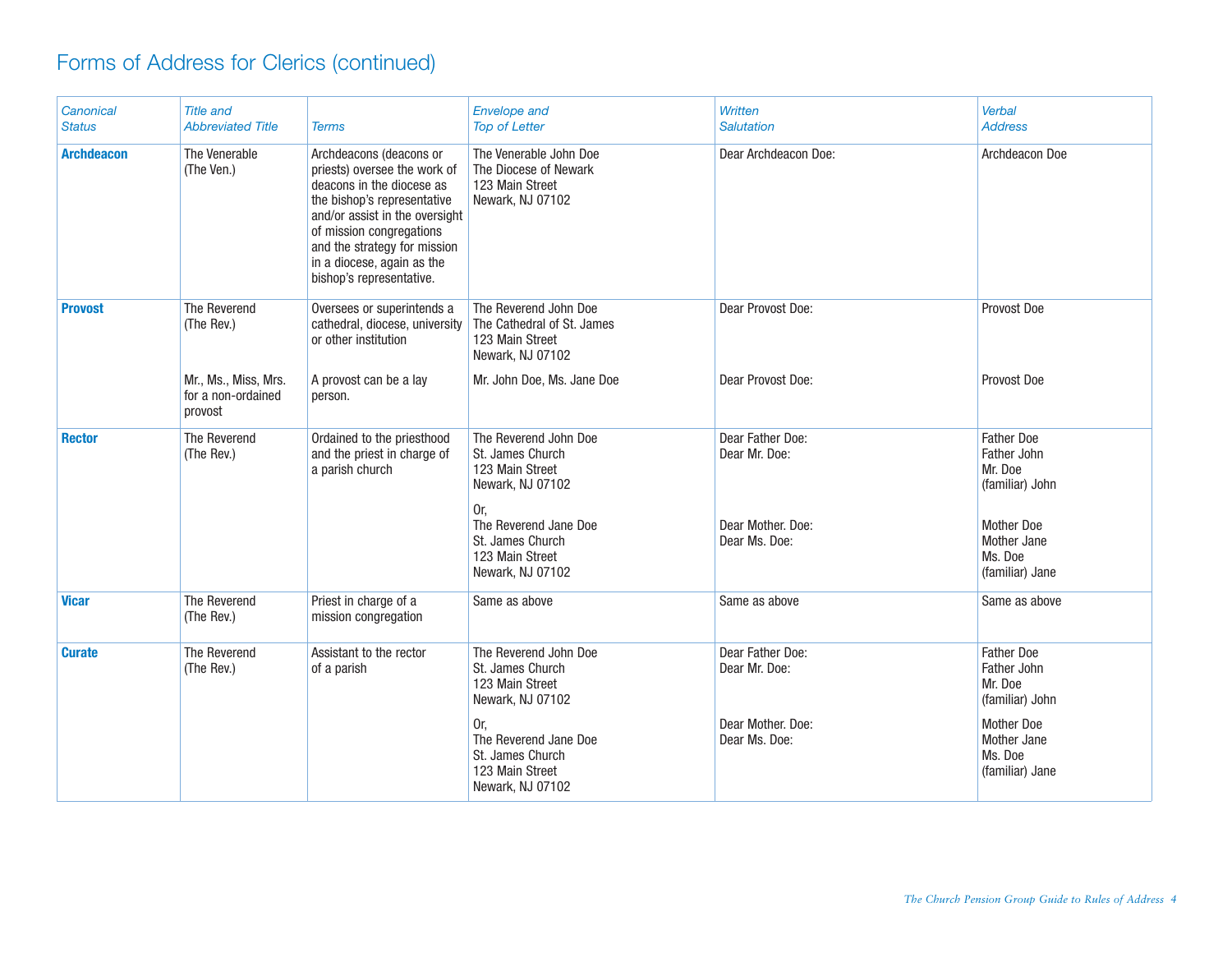# 3. Forms of address for married or partnered clerics

| Canonical<br><b>Status</b> | <b>Title and</b><br><b>Abbreviated Title</b> | <b>Envelope and</b><br><b>Top of Letter</b>                                                                 | Written<br><b>Salutation</b>                                          | <b>Verbal</b><br><b>Address</b>                          |
|----------------------------|----------------------------------------------|-------------------------------------------------------------------------------------------------------------|-----------------------------------------------------------------------|----------------------------------------------------------|
| <b>Male Deacon</b>         | Deacon<br>(The Rev.)                         | The Rev. and Mrs. John Doe<br>123 Oak Street<br>Newark, NJ 07102                                            | Dear Deacon and Mrs. Doe:<br>Dear Mr. and Mrs. Doe:                   | Deacon and Mrs. Doe<br>Deacon John and<br>Mrs. Doe       |
|                            |                                              | Or.<br>The Rev. John Doe and the Rev. Dr. Michael Jones                                                     | Or,<br>Dear Deacon. Doe and Dr. Jones:<br>Dear Mr. Doe and Dr. Jones: | Or,<br>Deacon Doe and Dr. Jones<br>Mr. Doe and Dr. Jones |
| <b>Male Priest</b>         | The Reverend<br>(The Rev.)                   | The Rev. and Mrs. John Doe<br>123 Oak Street<br>Newark, NJ 07102                                            | Dear Father and Mrs. Doe:<br>Dear Mr. and Mrs. Doe:<br>Or,            | Father and Mrs. Doe<br>Mr. and Mrs. Doe<br>Or,           |
|                            |                                              |                                                                                                             | Dear Father John and Mrs. Doe:                                        | Father John and Mrs. Doe                                 |
|                            |                                              | 0r.<br>The Rev. John Doe and the Rev. Dr. Michael Jones                                                     | Or,<br>Dear Mr. Doe and Dr. Jones:<br>Dear Fr. Doe and Dr. Jones:     | Or,<br>Mr. Doe and Dr. Jones<br>Father Doe and Dr. Jones |
| <b>Female Deacon</b>       | Deacon<br>(The Rev.)                         | For different last names:<br>The Rev. Jane Doe and Mr. Michael Jones<br>123 Post Street<br>Newark, NJ 07102 | Dear Deacon Doe and Mr. Jones:<br>Dear Ms. Doe and Mr. Jones:         | Deacon Doe and Mr. Jones                                 |
|                            |                                              | Or.<br>The Rev. Jane Doe and Ms. Jean Hart                                                                  | Or.<br>Dear Deacon Doe and Ms. Hart:                                  | 0r.<br>Deacon Doe and Ms. Hart                           |
|                            |                                              | Or.<br>The Rev. Jane Doe and Mr. Michael Hart<br>123 Post Street<br>Newark, NJ 07102                        | Or,<br>Dear Deacon Doe and Mr. Hart:                                  | Or.<br>Deacon Doe and Mr. Hart                           |
|                            |                                              | For the same last name:<br>The Rev. Jane and Mr. Michael Jones                                              | Or.<br>Dear Mr. and Mrs. Jones:                                       | Or,<br>Mr. and Mrs. Jones                                |
| <b>Female Priest</b>       | The Reverend<br>(The Rev.)                   | For different last names:<br>The Rev. Jane Doe and Mr. Michael Jones<br>123 Post Street<br>Newark, NJ 07102 | Dear Mother Jane and Mr. Jones:<br>Dear Ms. Doe and Mr. Jones:        | Mother Jane and Mr. Jones                                |
|                            |                                              | 0r.<br>The Rev. Jane Doe and Ms. Jean Hart                                                                  | Or,<br>Dear Mother Jane and Ms. Hart:                                 | 0r.<br>Mother Jane and Ms. Hart                          |
|                            |                                              | For the same last name:<br>The Rev. Jane Doe and Mr. Michael Doe<br>123 Post Street<br>Newark, NJ 07102     | Or,<br>Dear Mother and Mr. Doe:                                       | Or.<br>Mother Jane and Mr. Doe                           |
|                            |                                              | 0r.<br>Mr. and Mrs. Michael Jones                                                                           | Or.<br>Dear Mr. and Mrs. Jones:                                       | Or.<br>Mr. and Mrs. Jones                                |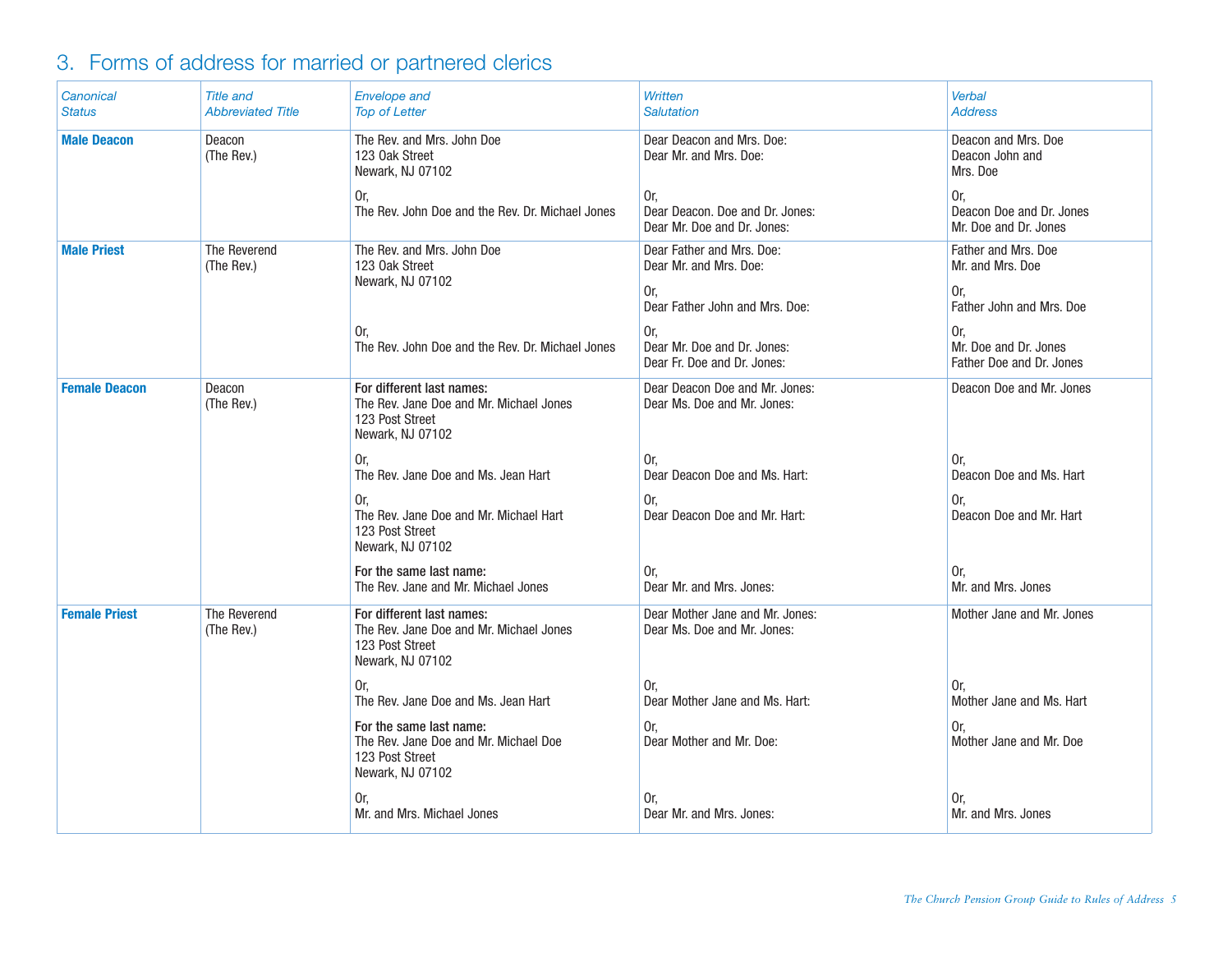## Forms of address for married or partnered clerics (continued)

| Canonical<br>Status                                                      | <b>Title and</b><br><b>Abbreviated Title</b>                                                                                               | <b>Envelope and</b><br><b>Top of Letter</b>    | Written<br><b>Salutation</b>         | Verbal<br><b>Address</b>       |
|--------------------------------------------------------------------------|--------------------------------------------------------------------------------------------------------------------------------------------|------------------------------------------------|--------------------------------------|--------------------------------|
| <b>Bishop</b><br>All types of bishops<br>except the Presiding<br>Bishop) | The Rt. Rev. John and Mrs. Doe<br>The Right Reverend<br>The Cathedral of St. John<br>(The Rt. Rev.)<br>123 Main Street<br>Newark, NJ 07102 |                                                | Dear Bishop and Mrs. Doe:            | <b>Bishop and Mrs. Doe</b>     |
|                                                                          |                                                                                                                                            | Or.<br>The Rt. Rev. Jane Doe and Mr. John Hart | Or.<br>Dear Bishop Doe and Mr. Hart: | Or.<br>Bishop Doe and Mr. Hart |

### Titles and Honorifics

Honorifics are titles conferred on ordained and lay employees. The honorific classes are as follows:

- Academic Degrees, Membership in the Bar, Professorships
- Military Rank
- Professional Certifications
- Membership in Professional Organizations
- Public Office

### Rules of Precedence

In general, follow these guidelines for determining which salutation takes precedence:

- A cleric who is also a doctor should be referred to as Dr. and not Father or Mother
- For all clerics with doctorates who hold canonical roles (i.e., Archdeacons, Deans, Canons), the title associated with the canonical role should supersede the use of "Dr."
- A bishop should never be addressed as "Dr." even when he/she has an earned degree.
- For all clerics and lay people, the prefix "Professor" or "Prof" may be used before the last name, when the first name is not being used, if they hold a doctorate and are teaching.
- CPG recognizes all the degrees listed on page 7 as doctoral level degrees and appropriate for the use of the honorific "Dr." in a salutation, with the exception of a Doctor of Jurisprudence.

## Academic Degrees

Seminary and secular academia confer degrees in several disciplines. The Episcopal Church does not equate the conferment of a seminary degree with a canonical event—the degree is the prerequisite in a canonical process. No distinction is made between Episcopal and non-Episcopal seminaries.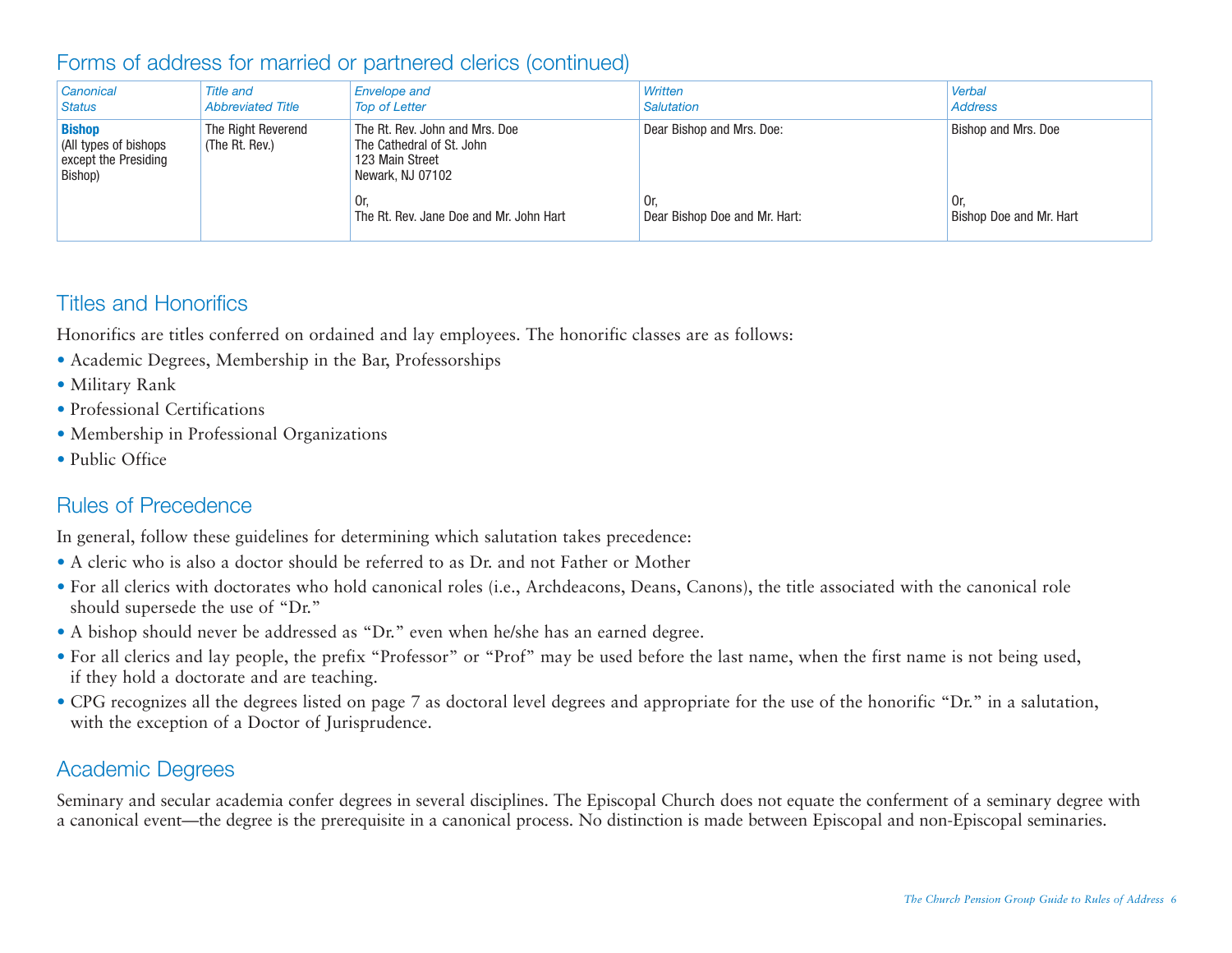## 6. Classes of Honorifics

#### **Academic Degrees**

| Degree                                       | <b>Standard Honorific</b> |
|----------------------------------------------|---------------------------|
| Philosophical Doctorate/Doctor of Philosophy | Ph.D., D. Phil.           |
| Medical Doctorate/Doctor of Medicine         | M.D.                      |
| Doctor of Business Administration            | D.B.A.                    |
| Doctor of Dental Surgery                     | D.D.S.                    |
| Educational Doctorate/Doctor of Education    | Ed.D.                     |
| Doctor of Veterinary Medicine                | D.V.M.                    |
| Doctor of Musical Arts                       | D.M.A.                    |
| Doctor of Apologetics                        | D. Apol.                  |
| Doctor of Biblical Studies                   | D.B.S.                    |
| Doctor of Christian Counseling               | D.C.C.                    |
| Doctor of Christian Education                | D.C.E.                    |
| Doctor of Church Administration              | D.C.A.                    |
| Doctor of Ministry                           | D. Min.                   |
| Doctor of Pastoral Counseling                | D.P.C.                    |
| Doctor of Religion                           | D. Rel.                   |
| Doctor of Religious Literature               | D.R.L.                    |
| Doctor of Divinity                           | D.D.                      |
| Doctor of Sacred Music                       | D.S.M.                    |
| Doctor of Theology                           | Th.D.                     |
| Doctor of Law*                               | J.D., Esq.                |
| Doctor of Pharmacy                           | Pharm.D.                  |
| Doctor of Science                            | Sc.D.                     |
| Doctor of Public Health                      | Dr.P.H.                   |
| Doctor of Laws/Legum Doctor (Honorary)       | LL.D.                     |

*\* If a lawyer has received the J.D. (Doctor of Law), is working, and uses the title, he or she is addressed professionally as John Doe, Esq. ("J.D." is omitted.) A lawyer's name is not preceded by "Mr.," "Ms.," "Miss," or "Mrs." when the last name is followed by Esq.*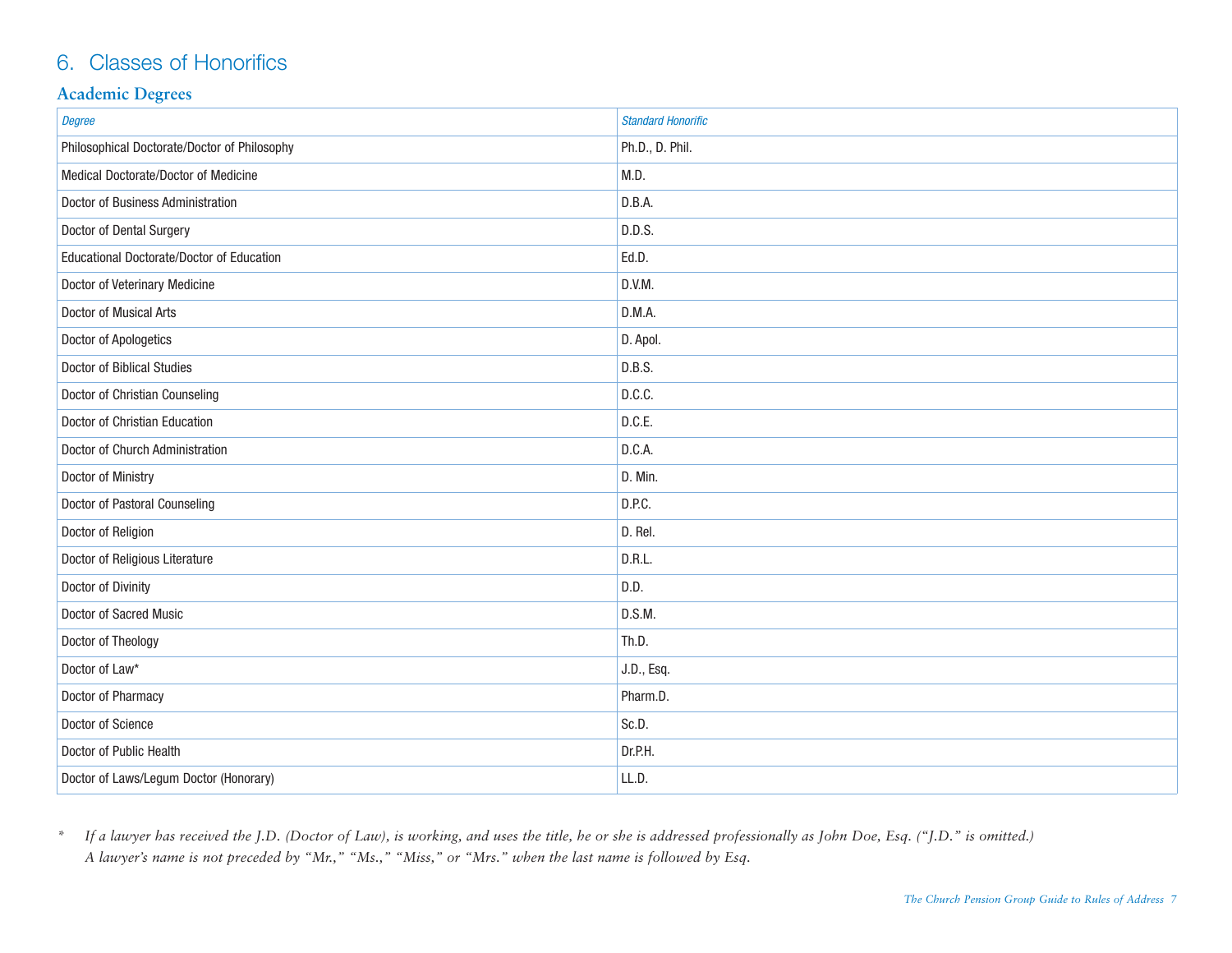## 7. Addressing a cleric with honorifics

| Canonical<br><b>Status</b> | <b>Title</b>                                           | <b>Honorifics</b>                                                                                                                                               | <b>Envelope and</b><br><b>Top of Letter</b>                                                                                 | Written<br><b>Salutation</b>                                                     | Verbal<br><b>Address</b>                                              |
|----------------------------|--------------------------------------------------------|-----------------------------------------------------------------------------------------------------------------------------------------------------------------|-----------------------------------------------------------------------------------------------------------------------------|----------------------------------------------------------------------------------|-----------------------------------------------------------------------|
| <b>Ordained</b>            | The Rev.<br>The Ven.<br>The Rev. Canon<br>The Rt. Rev. | Use any of the<br>academic titles<br>listed on page 7.                                                                                                          | The Rev. John A. Doe, Ph.D., D.D., Th.D.<br>123 Main Street<br>Newark, NJ 07102                                             | Dear Dr. Doe:                                                                    | Dr. Doe                                                               |
|                            |                                                        | Honorifics are<br>gender-neutral.                                                                                                                               | 0r.<br>The Rev. Dr. John A. Doe                                                                                             | 0r.<br>Dear Dr. Doe:                                                             | Or.<br>Dr. Doe                                                        |
|                            |                                                        | Multiple honorifics<br>are separated by<br>inserting a comma<br>after the last name<br>before the honorifics,<br>and then commas to<br>seperate each honorific. | 0r<br>The Venerable Jane A. Doe, D. Min, D.D.<br>0r.<br>The Rev. Canon Jane A. Doe<br>Or,<br>The Rt. Rev. John A. Doe. D.D. | 0r.<br>Dear Archdeacon Doe:<br>Or.<br>Dear Canon Doe:<br>0r.<br>Dear Bishop Doe: | Or.<br>Archdeacon Doe<br>Or.<br>Canon Doe<br>Or.<br><b>Bishop Doe</b> |

## 8. Addressing a couple with honorifics

| Canonical<br><b>Status</b>                    | <b>Title</b>                                           | <b>Honorifics</b>                                                                                                                                                                                                                                              | <b>Envelope and</b><br><b>Top of Letter</b>                                                                                                                                                                            | Written<br>Salutation                                         | Verbal<br><b>Address</b>                                |
|-----------------------------------------------|--------------------------------------------------------|----------------------------------------------------------------------------------------------------------------------------------------------------------------------------------------------------------------------------------------------------------------|------------------------------------------------------------------------------------------------------------------------------------------------------------------------------------------------------------------------|---------------------------------------------------------------|---------------------------------------------------------|
| <b>Ordained and</b><br>non-ordained<br>couple | The Rev.<br>The Ven.<br>The Rev. Canon<br>The Rt. Rev. | Use any of the<br>academic titles<br>listed on page 7.<br>Honorifics are<br>gender-neutral.<br>Multiple honorifics<br>are separated by<br>inserting a comma<br>after the last name<br>before the honorifics.<br>and then commas to<br>seperate each honorific. | The Rev. and Mrs. John A. Doe, Ph.D., D.D., Th.D.<br>123 Main Street<br>Newark, NJ 07102<br>Or.<br>The Venerable Jane A. Doe, D.Min, D.D.<br>and the Reverend John A. Doe, M.D.<br>123 Main Street<br>Newark, NJ 07102 | Dear Dr. and Mrs. Doe:<br>0r.<br>Dear Archdeacon and Dr. Doe: | Dr. and Mrs. Doe<br>0r<br>Archdeacon Doe<br>and Dr. Doe |